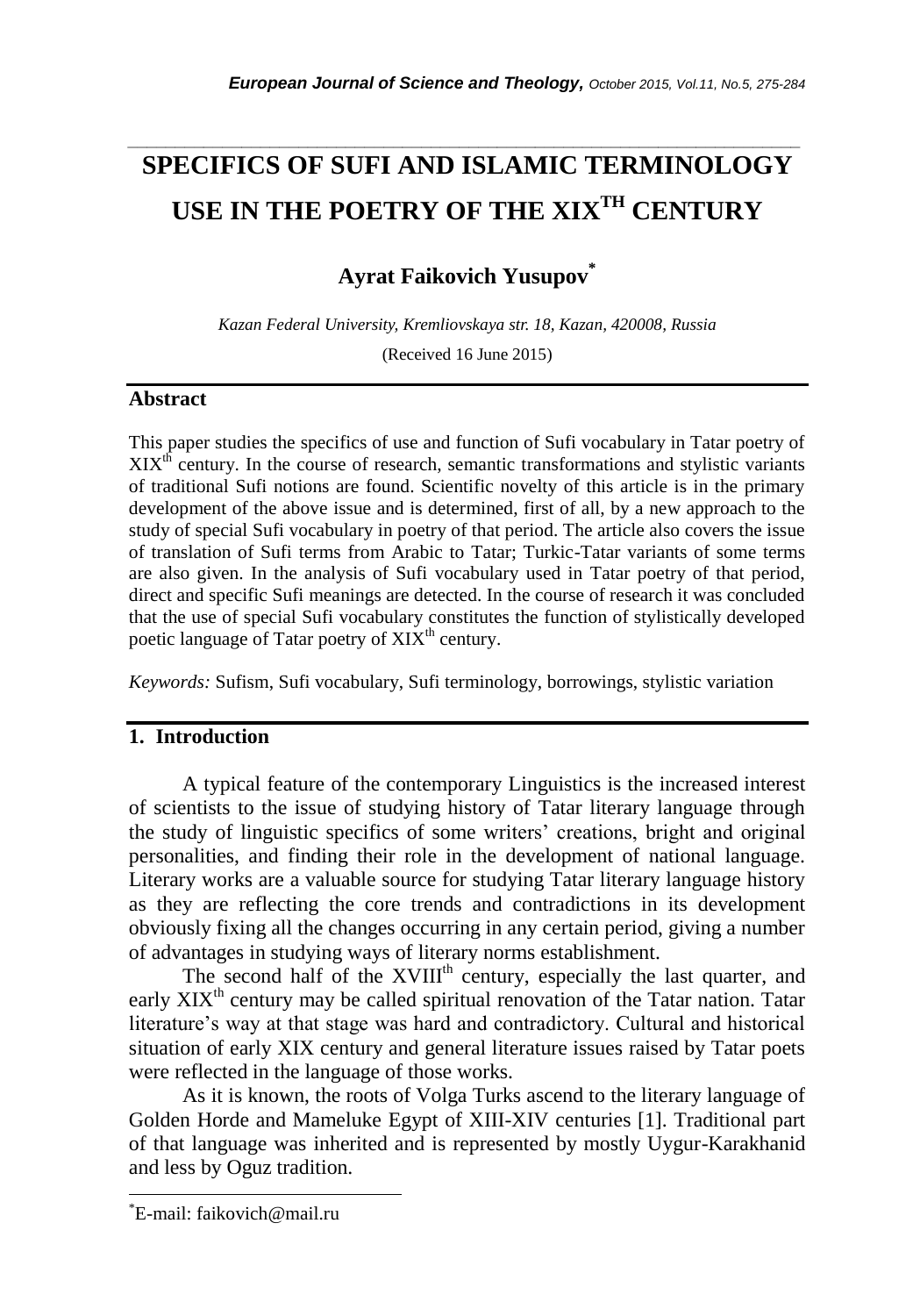Besides, since the second half of the XVIII<sup>th</sup> century old Tatar literary language began to experience the influence of Chagatai tradition. That period of literary language development is characterized by growing Arabic and Persian borrowings. It also may be considered the influence of Chagatai language. For the classic period of Chagatai literature development a lot of Arabic and Farsi words use was especially typical. As stated by researchers, poets of the Golden Age of Chagatai literature were bilingual and wrote poems in Turkic and Persian.

Thus, cultural and historical situation in late  $XVIII^{th}$  – early  $XIX^{th}$  century had direct great impact on the literary language, in particular, on the poetic texts of that time. To a great extent it is reflected in the language of Tatar poetry of the  $XIX<sup>th</sup>$  century which is based on written traditions of the literary language and affected by strong influence of old literary traditions, being their extension. Sufi poetry filled with Arabic and Persian elements and greatly affecting the development of literary written language contributed to the wide use of Arabic words in Tatar language vocabulary of the  $XIX<sup>th</sup>$  century.

The objective of this article is to study special Sufi vocabulary in Tatar poetry of the XIX<sup>th</sup> century and to find the basic specifics of its function. The specifics of use and function of Arabic lexical elements and Sufi terminology in the works of K. Nasyiri and G. Tukai were studied by Y. Valitova and S.A. Ramazanov. At the turn of ХХ-XXI centuries that issue was addressed a lot by theses and monographs with special attention to 'returned' vocabulary in Tatar language  $[2, 3]$ , lexical composition of the literary language of the  $XIX<sup>th</sup>$  century [4, 5], use of Arabic and Persian borrowings in Tatar folk proverbs [6] and morphological structure of Sufi works of the  $XIX<sup>th</sup>$  century [7]. Some aspects of Sufi literature study are considered in works of a group of scientists engaged in the study of medieval literary sources of Siberia [8, 9]. However, the issues on special Sufi vocabulary and terminology in the poetry of the  $XIX<sup>th</sup>$  century remained outside the attention of scientists. Insufficient study of that matter in Tatar linguistics determines the actuality of the research from scientific theoretical and practical points of view.

The scientific novelty of this paper is determined by a new approach to the study of special Sufi vocabulary in the poetry of that period. In that respect, of great interest are poetic legacies of poets of the  $XIX<sup>th</sup>$  century Shamsetdin Zaki, Abelmanikh Kargali, Hibatulla Salikhov. First of all, their works from the point of view of Sufi words use and finding basic functional particularities are not studied due to ideological reasons, and second, their poems are rather imaginative and expressive, rich in Sufi terms and lexical elements.

The methodological basis of this article is the experience of national and foreign Turkology and Oriental studies on hermeneutic analysis of written texts based on system and function approach to language.

The basic linguistic method of the research in this paper is comparative historical method which allows to detect the specifics of interaction of Tatar language with Arabic and Persian in the course of creating poetry, to find some development trends of morphological system of that period's national literary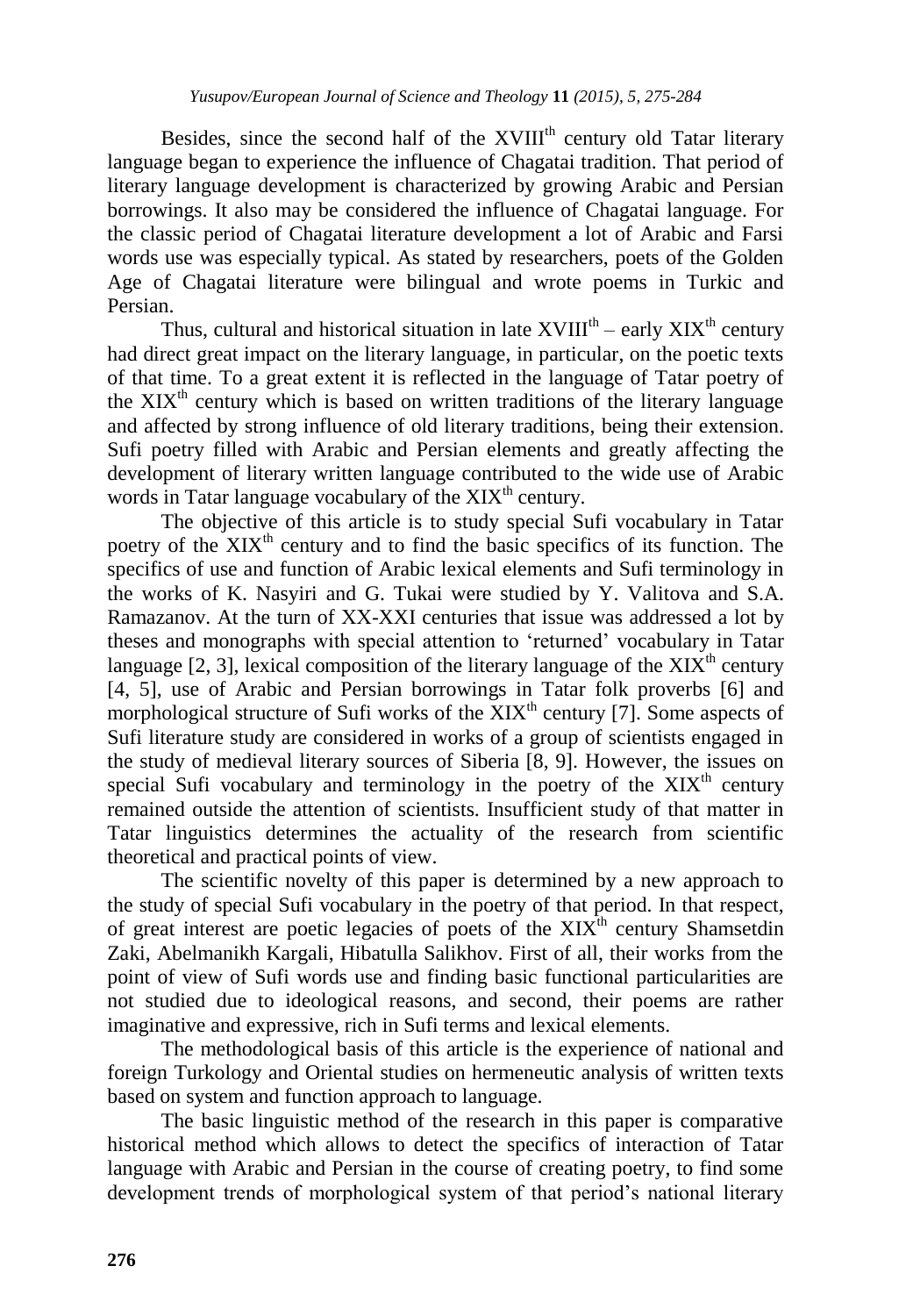language. In the course of analysis, first of all, in the comparison, generalization and classification of the analyzed material, descriptive method was used. In finding similar common features of specifics of non-kin languages (Arabic, Persian and Tatar) comparative typological method was also used.

When required, statistical method was used, enabling to judge on the frequency of some or other morphological phenomena.

## **2. Results and discussion**

In the language of Sufi poets of the  $XIX<sup>th</sup>$  century, special vocabulary is in the first place, in particular, words and notions of Sufi and Islamic terminology or general Muslim vocabulary as well as Sufi symbols and metaphors used in Sufi media, but semantically transformed.

When Bulgars adopted Islam, Sufism found its place in the history of Tatar people and entered the spiritual and cultural life of Turk-Tatar areal. In Volga Bulgaria, the doctrine of Hoja Ahmet Yesevi and S. Bakyrgani – founders of Sufi trend – yesevia was spread. As shown by researchers, then yesevia trend became a spiritual source and foundation of nakshbandi brotherhood, active in Tatar environment in the XVI-XVIII centuries.

In public philosophic and literary aesthetic thought of late  $XVIII<sup>th</sup> - first$ half of  $XIX<sup>th</sup>$  century, Sufism occupies a special place. In Tatar nation's history, the second half of the  $XVIII<sup>th</sup>$  century if characterized by the beginning of a new Christianization wave. A.T. Sibagatullina, a researcher of Tatar Sufism, is proving that "Sufism among Tatars activated mainly during the fall of Kazan khanate and especially developed during colonization and forced Christianization of Tatars. It became a powerful support of the Muslim religion and to some extent helped the nation to resist the tsarist policy." [10] In such historical conditions, Sufi works were understood by the Tatar nation as an instrument for fighting Christianization policy. The influence of Sufism on Tatar Muslim life continued in the first half of the  $XIX<sup>th</sup>$  century.

J.S. Trimingham, a Sufism researcher, stresses that in the  $XIX<sup>th</sup>$  century the Muslim East saw renewal of orders due to weakening Sufi experience. "In all religious organizations the spiritual life fell into decay and orders were on the decline", he wrote. "the true spirit of Sufi experience weakened, yet some people and small groups went on following the Sufi Way" [11]. As opined by A. Yuzeyev, by the XIX<sup>th</sup> century in the Volga area interest to Sufism got to weaken as new time brings new requirements changing the traditional lifestyle of the Muslim society. Having studied the history of Sufism and Sufi traditions in Tatar public philosophic thinking, the scientist proves that "new time brought" new requirements to the change of traditional lifestyle of the Muslim society towards liberation of personality, learning secular knowledge, while Sufism gradually became the palladium of retrogression, spiritual dogmatism" [12]. However, as the research shows, Tatars do not refuse Sufism which evolves into social and philosophic context. This time, the influence of religious world view, including Sufi, was noticeable and strong.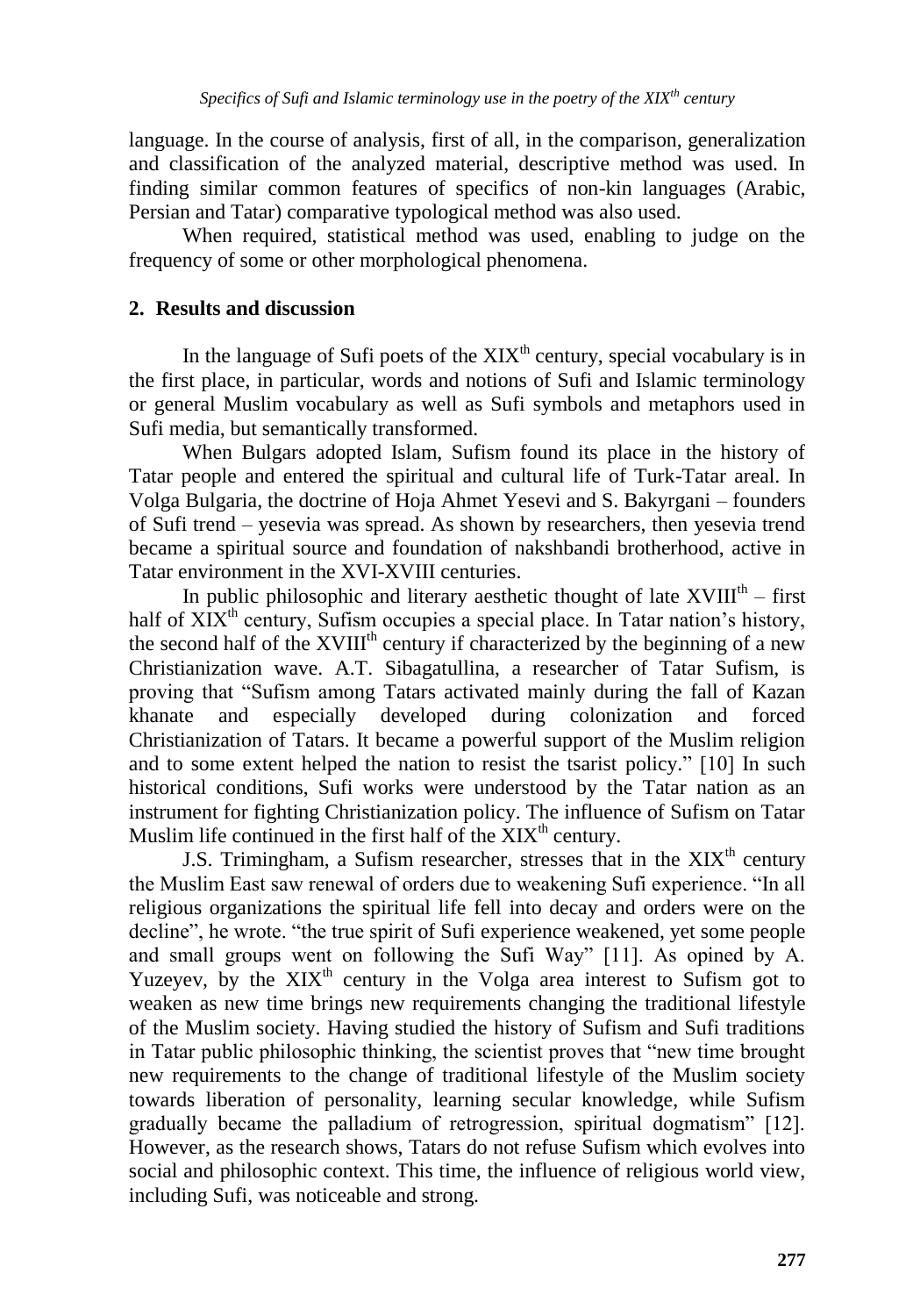The development of Turkic poetry of the Volga area was initially related to Sufism till the middle of the  $XIX<sup>th</sup>$  century (A. Kargalyi, K. Salikhov, G. Kandalyi, S. Zaki, etc.) as noted by a Western scientist A. Bennigsen, "many representatives of the Tatar culture were under Sufi influence before jadidism" [13]. Tatar literature was developing for many centuries in the course of Sufi doctrine, as typical for the whole Muslim world. Tatar poets, connected by spiritual links with the Muslim East, could not stay away from those processes and phenomena. This factor, as we opine, is a significant circumstance in activation of Sufi ideas and views in that period's poetry. Especially, "Sufi symbol as the core principle of creative thinking is becoming widely spread and becomes the turning point of poets' thinking, the basic means of expression of Sufi's mystic love to Allah" [14]. Therefore, knowledge of special Sufi notions and terms is required for authentic understanding of author's position.

As is known, Sufi texts are special code-based forms of allegories. Let us see the examples of allegoric use of words of various thematic groups in Tatar poetry of the  $\rm XIX^{th}$  century. In the analysis of Sufi and Islamic terminology used in Tatar poetry of the  $XIX<sup>th</sup>$  century, there are direct and Sufi meanings. To find the latter, Islamic encyclopaedic dictionary (A.A. Ali-zade) [http://slovarislam.ru/, accessed 05.03.2014], ‗Tasavvuf terimleri ve deimleri sözlüğü' (Ethem Cebecioğlu) [15], 'Istlyahat as-sufiya' (K. al-Kashani) [16] and Internet page – Dictionary of Sufi terms [\[http://саморазвитие1.рф/Sufizm/Termini.php,](http://????????????1.??/Sufizm/Termini.php) accessed 05.03.2014] were used.

Sufi terms used in poetry of the  $XIX<sup>th</sup>$  century may be for our purpose divided into the following thematic groups.

### *2.1. Words required to describe Sufi world*

Examples are: arš (throne), šäräb (drink, beverage; syrup; wine), qaun (world, being), kursi (chair), saqyj (cupbearer), malaqut (sovereignty, kingdom), etc. For instance, the word šäräb (drink, beverage; syrup; wine) is used as 'wine, alcohol drink' which assisted a Sufi to get in trance. It is known that there are various means for getting in trance including drinking šäräb: inebriety was considered by Sufis as one of trance means. For instance, "šärab xikmäte qanγym kilür‖ [*Poems of Shamsetdin Zaki*, Composed by Zinnatulla Mukhametrakhimi, Archives of Ufa Institute of History, Language and Literature, Bashkir Academy of Science, Fund. 3, Vol. 63, p. 117] "want to know (try) the mystery of wine".

In the studied poetry, the main meaning of any Sufi term may be expressed by a Turkic word. Thus, lexical and stylish variation of original Arabic and Turkic words is established. As an example may be seen the word ‗bal – honey', which is used as ‗wine' or ‗alcohol drink': ―сan ilä iman – ikäulär – ber öjüdä bal ečär" [*Poems of Shamsetdin Zaki*, p. 99] "soul and faith – together – drink wine in one house".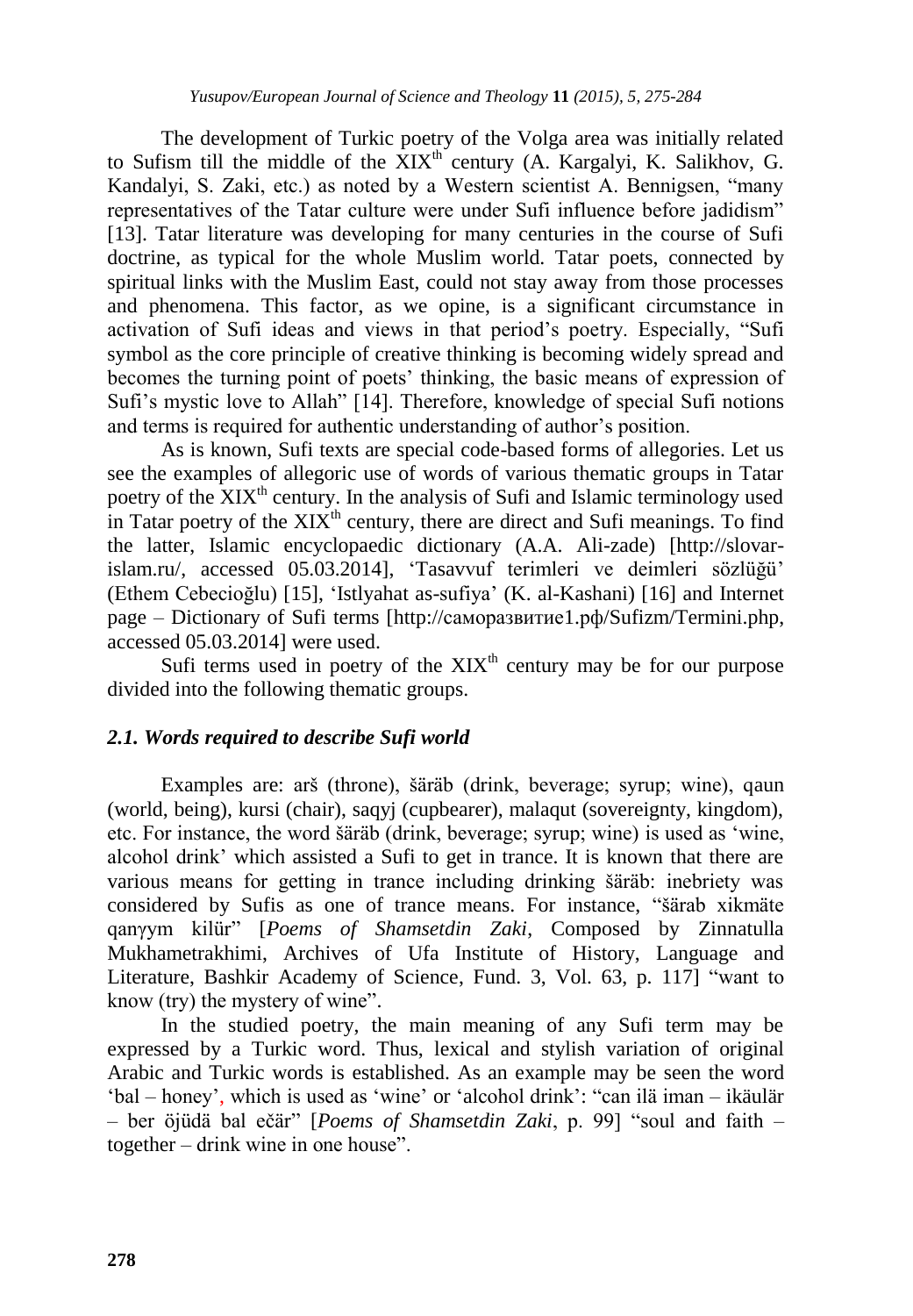### *2.2. Terms defining a Muslim ascetic, mystic, a Sufi himself*

As is known, in Sufi practice, depending on the achieved level, quality and volume of knowledge, a Sufi is called differently. In the studied poetry of the  $XIX<sup>th</sup>$  century the variation of the following terms is seen: sufi (woolly; Sufi; mystic), därwiš (beggar), γarif (knowing, competent), zahid (temperate; religious; man of faith, ascetic), fäqyjr (poor, in need; poor man; fakir).

- sufi woolly; Sufi; mystic. The contemporary science does not know the etymology of terms *tasavvuf* and *Sufi*. That term is interpreted differently in various studies: *sofiya* – wisdom, *suf* – wool, *suffa* – ‗people of bench', *safa* – purity, *sifat* – feature, etc.
- $\gamma$ arif (knowing, competent) he who is granted with knowledge; man with practical experience. In Sufism, γ*arifs* possess off-experience knowledge and are experts of the spiritual way [15]; holder of mystic knowledge, mystic, 'behold' [http://саморазвитие1.pф/Sufizm/Termini.php]. instance: "irgäz dörgäh xaqγa γarifyn aγähny" [17] "let wise man to Almighty's threshold".
- zahid (temperate; religious; man of faith, ascetic) a Muslim ascetic, a man working hard in serving Allah, afraid of Him, doing all religious rituals, praying a lot, having high moral features and not linked to the benefits of this world [http://slovar-islam.ru/]. For instance: "nәchә zahidlaryn әgmәlen badә virәnder bu" [17] - "eager work of ascetic (Sufis) he frittered away".

Persian borrowing därwiš (beggar) – is a term describing membership in mystic order (tarika) [\[http://саморазвитие1.рф/Sufizm/Termini.php\]](http://????????????1.??/Sufizm/Termini.php) and Arabic word fäqyjr (poor, in need; poor man; fakir) are synonyms. "In Sufism, the word ‗fäqyjr', from which ‗fakir' originates, means ‗need in necessary'. Under that necessity, pervading material and spiritual being of a Sufi means God." [http://slovar-islam.ru/] For instance: "julynda sän yaninen bän fäqyjren" [Poems of Shamsetdin Zaki, p. 90] "before you, rich, I am poor".

## *2.3. Terms describing states arising in the course of attainment of Almighty's truth*

Examples are: näzar (look; consideration; seeing; vision; discussion, understanding), söxbät (community; communication, friendship), fäna (dying; death; disappearance; nonexistence; Nirvana (for Sufis)).

- näzar spiritual attention of mentor directed at a Sufi; care about mentee [http://саморазвитие1.pф/Sufizm/Termini.php]. For instance: "möntäzyjr män, ber näzar qyjlyyl bu ülmeš künlemä<sup>"</sup> [17, p. 214] "I am waiting, look into my dying soul".
- Söxbät intimate oral and spiritual communication of two persons, often a sheikh and a mentee, and establishment of spiritual link between them (nisbat) [\[http://саморазвитие1.рф/Sufizm/Termini.php\]](http://????????????1.??/Sufizm/Termini.php). For instance: "bolaj dib äülijanyn söxbätene" [*Poems of Shamsetdin Zaki*, p. 85] "so I understand communication with a saint".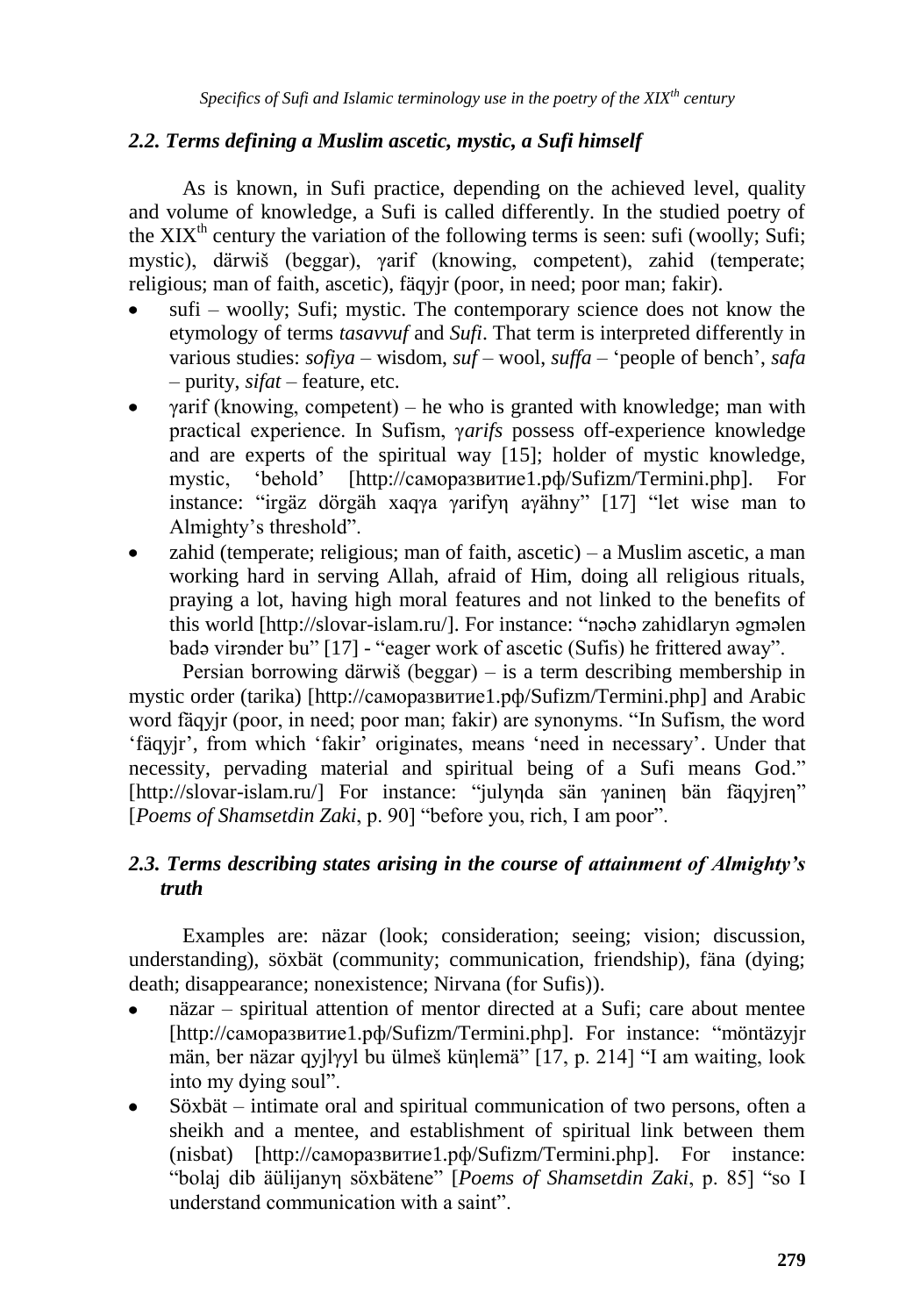Terms of that group are used in the said meanings only in Sufi literature. Their field of use is limited to religious (Sufi) discourse.

### *2.4. Terms in connection with spiritual development of a Sufi*

Examples are: waqt (time; moment; season), wücüd (being, existence), näfs (soul; self), xäl (circumstance, case; position, condition), tariq (way, road; route, method), mäγrifät (knowledge; cognition, acquaintance), xaqiqät (truth; reality, actuality, essence), himmät (energy; effort, striving), säfär (trip; travel).

- waqyt this is what visits human heart during xäl, i.e., means the appearance of the Creator to his Creature [16, p. 53]. As shown by Turkish Sufism researchers, "time is the moment when Allah's slave begins experiencing divine afflation of mystic nature and divine features begin reflecting in him, exerting great influence on slave… a Sufi under waqyt must show his satisfaction and devotion, and Allah's slave complying with all waqyt requirements is called ibn-ul waqyt (son of waqyt). In that condition, a Sufi is away from the time limits of the past, future and present and must do what complies with waqyt." [15, p. 283]. For instance: ―härqačan süz waqyty kilsä, bel jänä…‖ [*Poems of Shamsetdin Zaki*, p. 126] "always know when time to speak comes".
- tariq way, the name of Sufi way; mystic method, system or school of learning [\[http://саморазвитие1.рф/Sufizm/Termini.php\]](http://????????????1.??/Sufizm/Termini.php). For instance: ―ğām tarihynda bulu - ruze vaslәt dzinanә yul‖ [*Poems of Shamsetdin Zaki*, p. 92] "being indifferent (in the way of indifference) is the road to meeting in Paradise".

In the studied poetry, a Turkic synonym of that term 'jul' (road, way) is used. For instance: "igre jullarny qujubän tuγry jula warasy, tarek idüb äγjare ul tänrijä jalwarasy" [17, p. 208] - "leaving other ways, one should go straight road".

The terms of that group also have narrow special meanings and without special training and outside the context, the exact meanings cannot be found. That terminology was developed for the purpose of Sufi sacred texts.

The poetry of the  $XIX<sup>th</sup>$  century also actively uses the words and notions related to Islamic terminology or general Islamic lexical fund. The Islamic terms used in the language of the studied works may be divided into a few thematic groups.

#### *2.5. Words and notions defining names and attributes of God*

Examples are: Аllah (god, Allah), Ilähi (god, divine), хoda (god), täηre (god), xaq (law; fairness; truth, true; duty, liability), nur (light).

Аllah – Creator and supervisor of the existing being. Besides Him, no one possesses those features. Allah's existence is necessary for the Universe and his absence is impossible. He is self-existent. Allah has nothing equal and in that is His absolute unity [http://саморазвитие1.рф/Sufizm/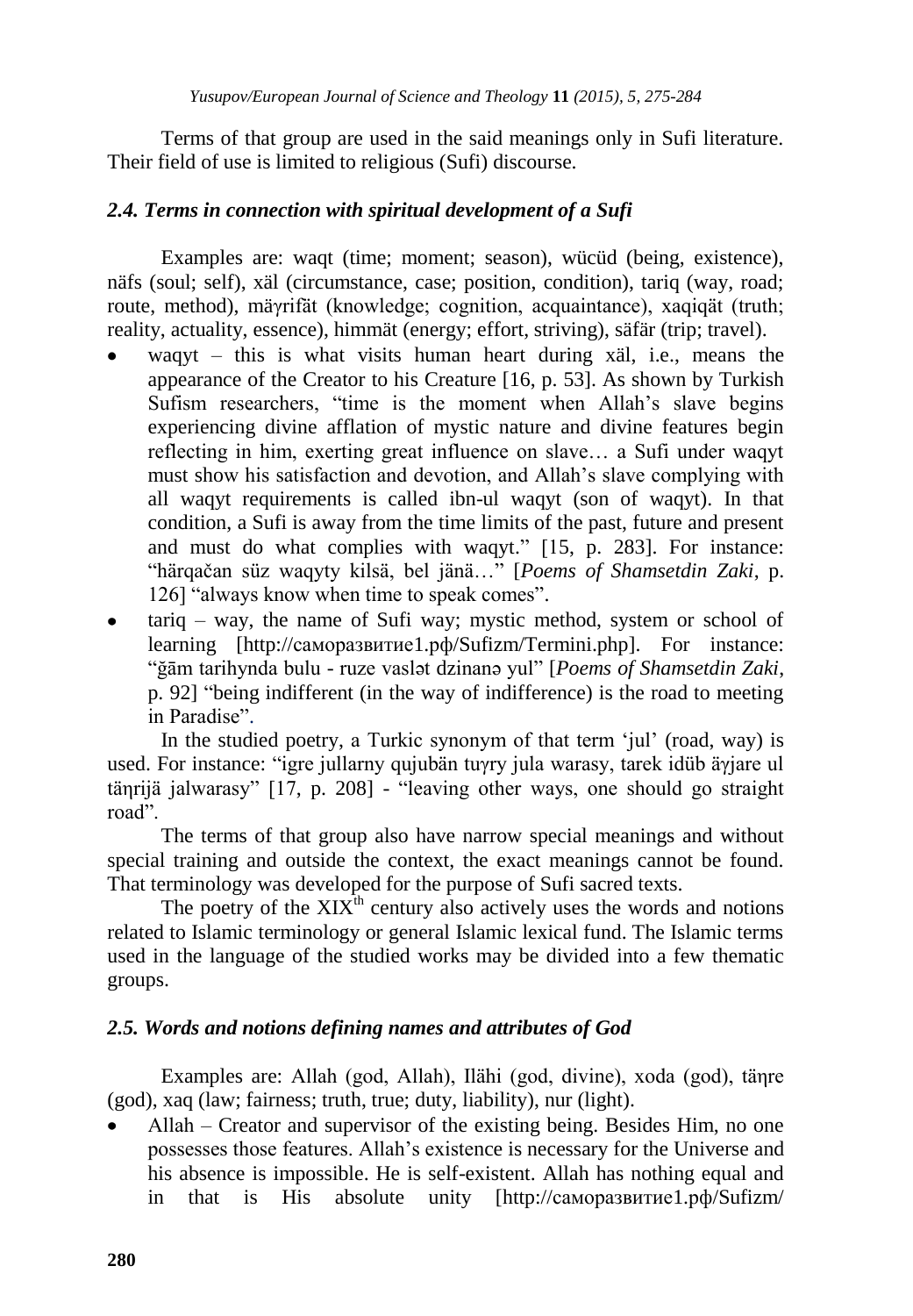Termini.php]. In Arabic, the word ‗Allah' is originated from the word Iläh plus definite article 'al'. As is known, the word Iläh means 'he who is worshipped', 'worth worshipping'. The article 'al' points to the Sole true God, worth worshipping [http://slovar-islam.ru/]. For instance: "fa šökru niymäti Allahi, — dide xaq" [*Poems of Shamsetdin Zaki*, p. 125] - "and be grateful to God's gifts,  $-$  God said". Besides, in the studied poetry of the  $XIX<sup>th</sup>$  century, to define the Almighty – Allah, Persian ('Xoda') and Turkic ('Tänrijä') variants are often used. For instance: "xacätem sändin delärmen, i xoda" [*Poems of Shamsetdin Zaki*, p. 134] - "oh God I want to pray for You with my need"; "tarek idüb äγjare ul täηrijä jalwarasy" [17, p. 208] -"leaving others, Almighty shall be prayed".

- хaq one of God's names meaning ‗True' [http://саморазвитие1.рф/ Sufizm/Termini.php]. For instance: "kem ki xaqnyn došmanydyr, bän anyn došmany män" [*Poems of Shamsetdin Zaki*, p. 117] - "Who is God's enemy,  $I$  am".
- nur one of Almighty's names. "In Muslim tradition it is accepted to think that Allah has a lot of names which express His attributes… An-Nur – Light of Heaven and Earth, Giving light of Faith" [http://slovar-islam.ru/]: "nuryn ilä kitde zolmät" [*Poems of Shamsetdin Zaki*, p. 132] - "your beam dispersed the dark".

Thus, words and terms of that group (words and terms defining the names and attributes of God) have narrow special meanings and in poetry of the  $XIX<sup>h</sup>$ century interpret the monotheism doctrine.

# *2.6. Words related to general Muslim lexical fund*

The following may be exemplified: acäl (span, time interval limit, term; end), iman (faith), täübä (confession; reformation), batyjn (internal; hidden, secret; interior), etc.

To this group the terms expressing the following may be related:

- sins and confession. Täübä confession, prayer to Allah to forgive sins [15, p. 263]. For instance: "bu xalä sidqy dildän täübä juq" [*Poems of Shamsetdin Zaki*, p. 125] - "that cannot be confessed in word".
- categories of people. Käfir (faithless; unfaithful; godless) unfaithful,  $\bullet$ ungrateful, concealing, not admitting truth, not believing in existence or oneness of Allah. The word is originated from the verb 'kafara' – cover, conceal. The word 'käfir' in narrow sense means "concealing his knowledge about God" [http://slovar-islam.ru/]. For instance: "möddäγyj ike cihanda ber doryr, ike nästä estajän käfer doryr‖ [*Poems of Shamsetdin*  Zaki, p. 128] - "in both worlds the same appellant wishing to get two  $(this)$  is unfaithful  $(godless)$ .
- terms used in kalam. "Kalam is the science on personal and attributive features of Allah, the essence of prophecy, beginning and end of being in compliance with Islam provisions." [http://slovar-islam.ru/] They are 'äcäl' (span, time interval; limit, term; end) used in the sense of period, interval,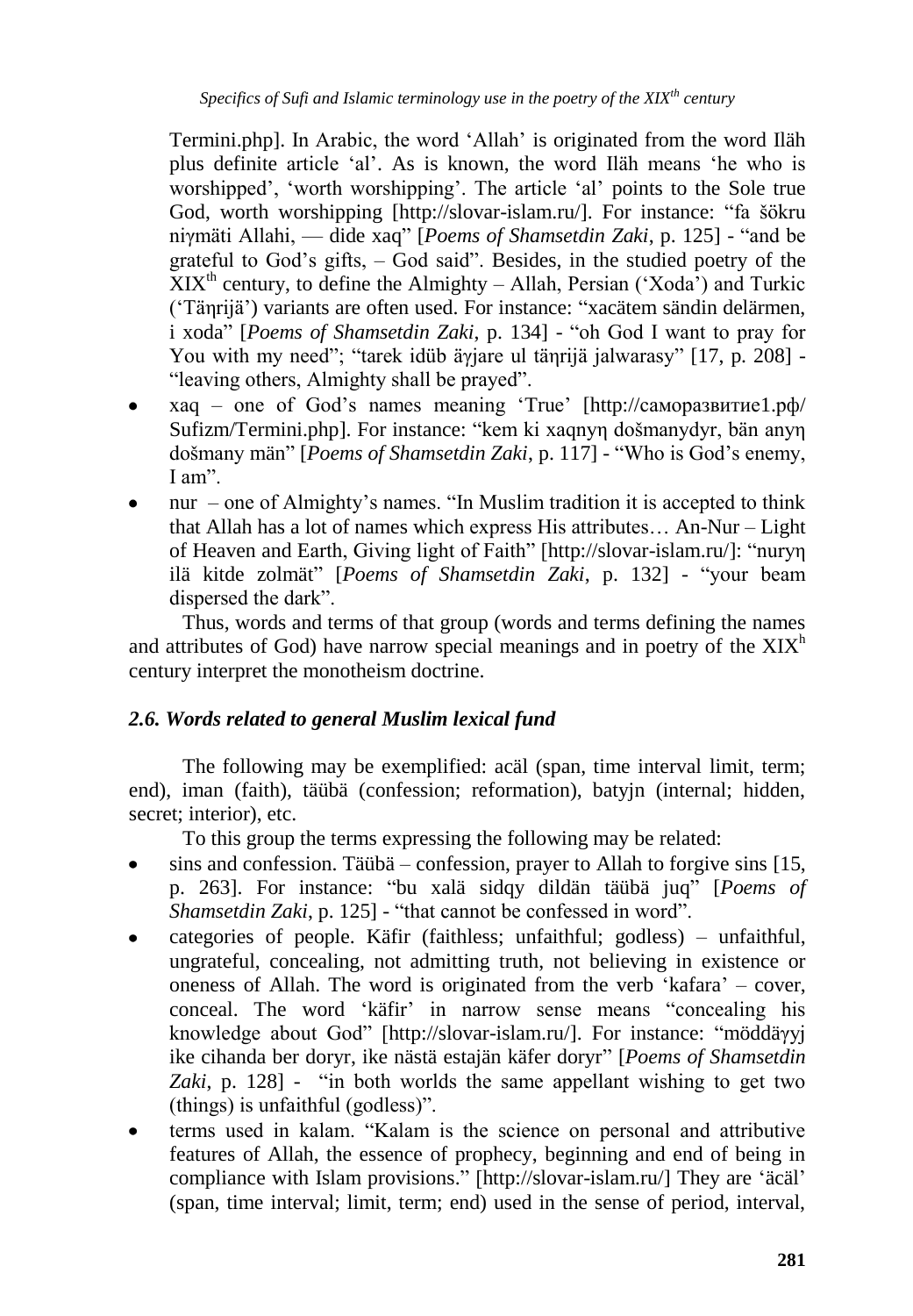the time that will come inevitably. In Islamic doctrine, inevitable end of life granted for each living creature (in particular, to humans) by Allah [http://slovar-islam.ru/]: "forsatyn waqtyn yanimät bel, äcäl kilmäzdän un" [*Poems of Shamsetdin Zaki*, p. 113] - "know for yourself the moment of trophy winning, let death not catch you".

- batyjn. "That is one of Allah's wonderful names. Batyjn is the personification of Allah's closeness to humans, all creatures and the manifestation in created world… In kalam, batyjn means hidden, secret, esoteric manifestations of any being." [http://slovar-islam.ru/] For instance: ―küz dägel sahir küze, batyjn küze ulmajynča, kürmäjä mäγnä jöze‖ [*Poems of Shamsetdin Zaki*, p. 122] - "visible eyes cannot be considered eyes if the internal sight does not see the essence of sense".
- fani (ramshackle, old, perishable, inconstant) what has end, perishable, temporary. According to the Islamic doctrine, all things are perishable and temporary. Only Allah is eternal (Bagi)… [http://slovar-islam.ru/] For instance: "bu fani ewläre wäjran qylubän, ad baqyj jörüne tözmäk kiräkder" [*Poems of Shamsetdin Zaki*, p. 85] - "having broken those old houses we need to build the eternal".
- iman "terminologically, means adoption of the true Islamic faith and fixing its provisions in personal views" [http://slovar-islam.ru/]. For instance: "anyn qasdy imanynda wä canynda wä qanyndadyr" [Poems of *Shamsetdin Zaki*, p. 81] - "his impurity is in your faith, your soul and blood".

As the research results show, the terms of that group are also narrowsensed, nevertheless, that group may be understood from the context subject that the reader is familiar with general Muslim culture.

Thus, in connection with Tatar poetry of the  $XIX<sup>th</sup>$  century we should speak about semantic transformations of Sufi terms and simultaneously about stylistic variation: co-existence of Arabic and Persian Sufi lexical elements on one hand, and their Turkic analogues on the other hand. Use of Sufi vocabulary by Sufi poets evidences that they had a rather stylistically developed language.

# **3. Conclusions**

Some portions of the lexical elements of poetry are taken up by borrowed words. Arabic and Persian borrowings fixed in the language of the  $XIX<sup>th</sup>$ century's poetry are a great portion of the vocabulary of those poetic works. We opine that poets purposefully used Arabic and Persian borrowings to show typical specifics of Sufi literature's terminology. Sufi terms in Tatar poetry of that period are transformed and some terms are present in poems in rather different form, remote from the original Sufi religion's roots.

In the language of the poetry of the  $XIX<sup>th</sup>$  century we see active use of words and notions related to Islamic terminology or general Muslim lexical fund. Terms of that group (words and notions defining names and attributes of